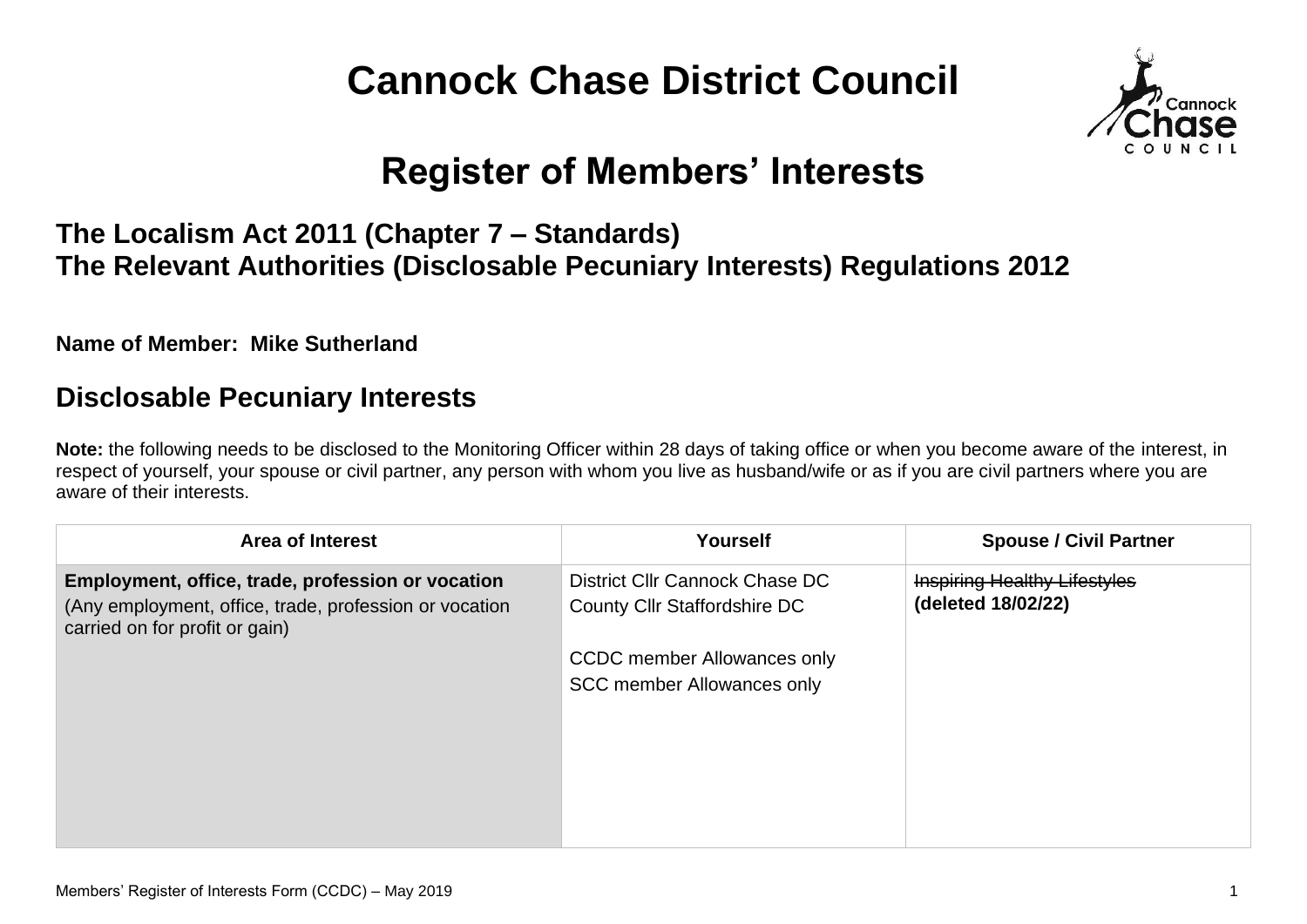| <b>Area of Interest</b>                                                                                                                                                                                                                                                                                                                                                                                                                               | Yourself                                                                                      | <b>Spouse / Civil Partner</b>                                                         |
|-------------------------------------------------------------------------------------------------------------------------------------------------------------------------------------------------------------------------------------------------------------------------------------------------------------------------------------------------------------------------------------------------------------------------------------------------------|-----------------------------------------------------------------------------------------------|---------------------------------------------------------------------------------------|
| Sponsorship<br>(Any payment or provision of any other financial benefit<br>(other than from the relevant authority) made or provided<br>within the relevant period in respect of any expenses<br>incurred in carrying out duties as a member, or towards the<br>election expenses.<br>This includes any payment or financial benefit from a trade<br>union within the meaning of the Trade Union and Labour<br>Relations (Consolidation) Act 1992(a). | Donation from the Cannock Chase<br>Conservative Association to help fund<br>election campaign |                                                                                       |
| <b>Contracts</b><br>(Any contract which is made between the relevant person<br>(or a body in which the relevant person has a beneficial<br>interest) and the relevant authority -<br>under which goods or services are to be provided or<br>(a)<br>works are to be executed; and<br>which has not been fully discharged.<br>(b)                                                                                                                       | Nil                                                                                           | Nil                                                                                   |
| Land<br>(Any beneficial interest land which is within the area of the<br>relevant authority)                                                                                                                                                                                                                                                                                                                                                          | 10 Stonehouse Road, Rugeley,<br><b>WS15 2LL</b><br>Jointly owned with Barbara Sutherland      | 10 Stonehouse Road, Rugeley,<br><b>WS15 2LL</b><br>Jointly owned with Mike Sutherland |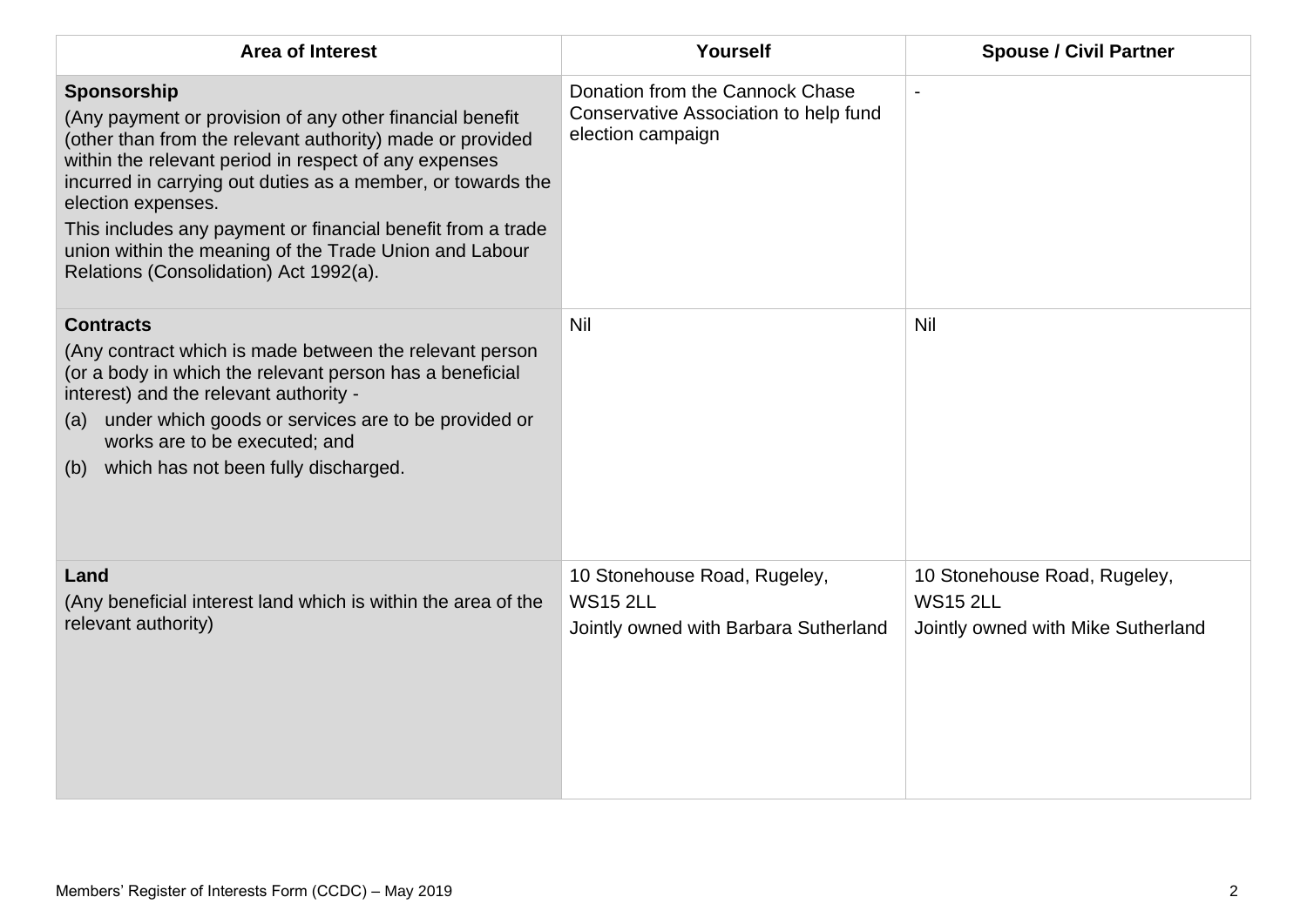| Area of Interest                                                                                                                                                                                                                                                                                                                                                                                                                                                                                                                                                                                                                                     | Yourself   | <b>Spouse / Civil Partner</b> |
|------------------------------------------------------------------------------------------------------------------------------------------------------------------------------------------------------------------------------------------------------------------------------------------------------------------------------------------------------------------------------------------------------------------------------------------------------------------------------------------------------------------------------------------------------------------------------------------------------------------------------------------------------|------------|-------------------------------|
| <b>Licences</b><br>(Any licence (alone or jointly with others) to occupy land in<br>the area of the relevant authority for a month or longer.                                                                                                                                                                                                                                                                                                                                                                                                                                                                                                        | <b>Nil</b> | <b>Nil</b>                    |
| <b>Corporate tenancies</b><br>(Any tenancy where to your knowledge) -<br>the landlord is the relevant authority; and<br>(a)<br>the tenant is a body in which the relevant person has<br>(b)<br>a beneficial interest.                                                                                                                                                                                                                                                                                                                                                                                                                                | Nil        | Nil                           |
| <b>Securities</b><br>(Any beneficial interest in securities of a body where -<br>that body where to your knowledge has a place of<br>(a)<br>business or land in the area of the relevant authority;<br>and<br>either -<br>(b)<br>the total nominal value of the securities exceeds<br>(i)<br>£25,000 or one hundredth of the total issued<br>share capital of that body; or<br>if the share capital of that body is of more than<br>(ii)<br>one class, the total nominal value of the shares of<br>any one class in which the relevant person has a<br>beneficial interest exceeds one hundredth of the<br>total issued share capital of that class. | Nil        | Nil                           |